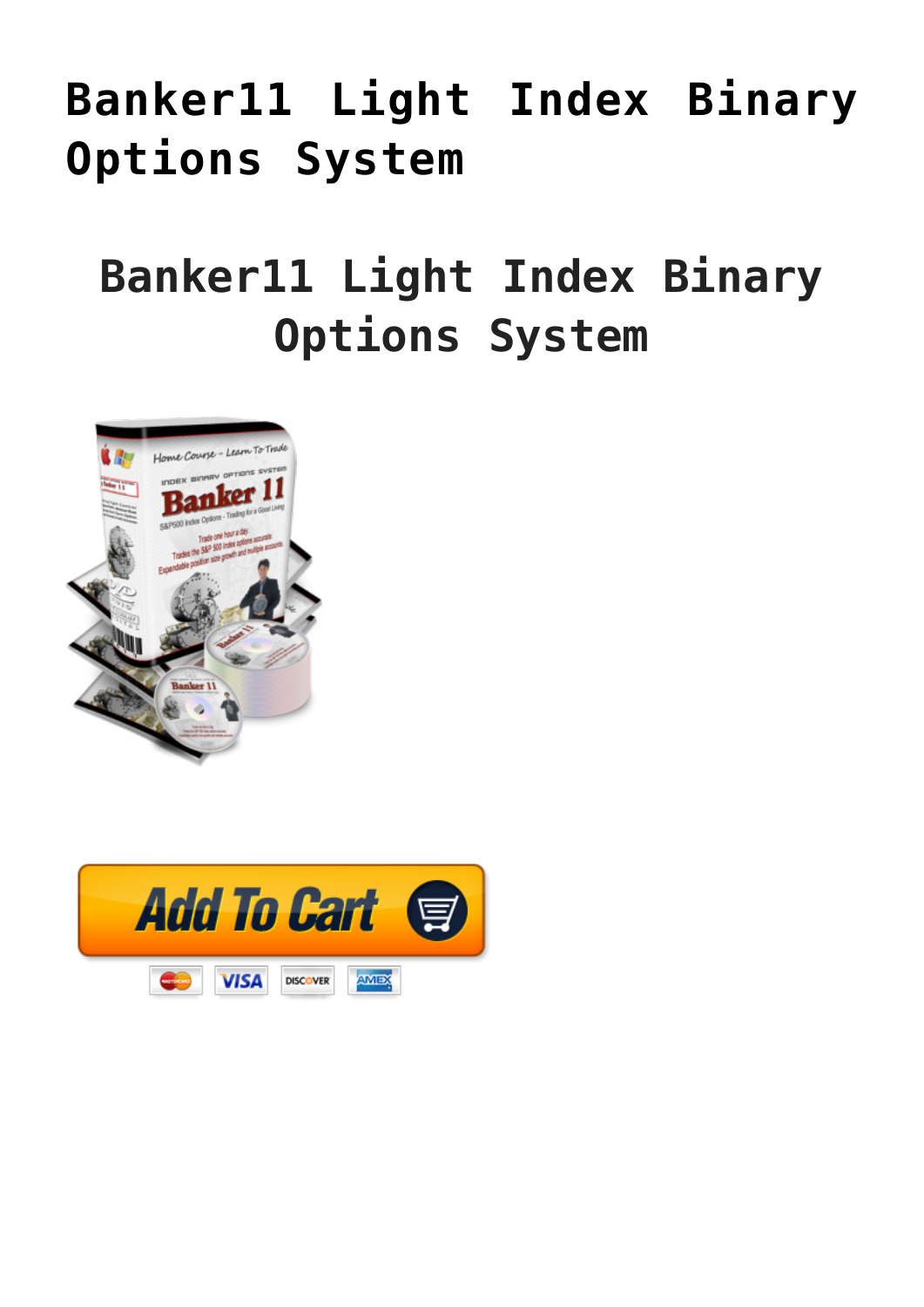# **Index Binary Options System Banker 11 Light**

- Trade one hour a day. Wake up late. Come into the markets near noon. Trade for an hour. Go back to bed or whatever other fun thing you'd like to do. Really.
- Running Approximately \$3,237 Per Month Systems Results Cash Flow in trading just one hour a day based off \$500 position sizes and then grow that to a potential system result of **\$6,475.00 per month at \$1,000 position sizes**
- Trades the S&P 500 Index options in a powerful and accurate way
- Expandable through position size growth and over multiple accounts.

**Observe the performance figures below is the how one could possibly expanding binary options trading business. See how even the Light version of This system can be very powerful.**

|  | <code> Monthly Avg \$3,573.75<math>\vert</math>\$500 Per Trade <math>\vert</math></code> |  |  |
|--|------------------------------------------------------------------------------------------|--|--|
|  | <code> Monthly Avg \$7,147.50</code> $\big $ \$1000 <code>Per Trade</code> $\big $       |  |  |

**Binary Trading Business Expansion Concepts**

**Monthly Average**

**\$3,573.75** (\$500 Position Size)

**\$7,147.50** (\$1000 Position Size)

**Trade Two Different Accounts**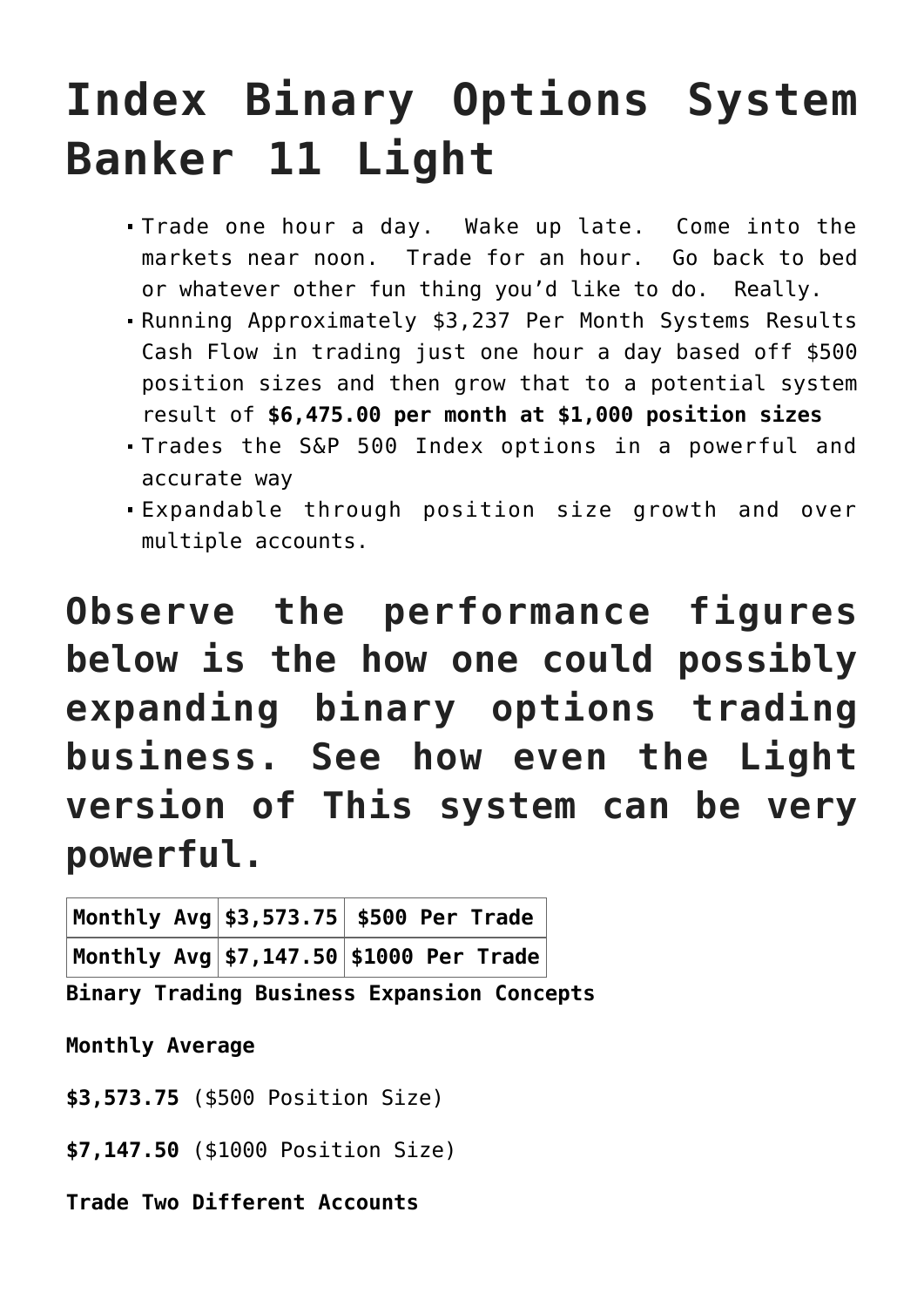**\$7,147.50**(\$1000 Position Size)

**\$14,295.00** (\$1000 Position Size)

#### **Trade Three Different Accounts**

#### **\$9,712.5** (\$500 Position Size)

### **\$ 19,425** (\$1000 Position Size)

| APRIL    |                |              |             |          |                       |          |            |
|----------|----------------|--------------|-------------|----------|-----------------------|----------|------------|
|          | W              | L            | D           | W\$      | $L\$                  | D\$      | <b>NET</b> |
| W        |                |              | $\mathbf 1$ | $\Theta$ | 0                     | $-100$   | \$0        |
| W        | $\mathbf{1}$   |              |             | 350      | $\Theta$              | $\Theta$ | \$350      |
| L        |                | $\mathbf{1}$ |             | $\Theta$ | $-450$                | $\Theta$ | $-$ \$450  |
| W        | $\mathbf{1}$   |              |             | 350      | $\Theta$              | 0        | \$350      |
| W        | $\mathbf 1$    |              |             | 350      | $\Theta$              | $\Theta$ | \$350      |
| W        | $\mathbf{1}$   |              |             | 350      | $\Theta$              | $\Theta$ | \$350      |
| W        | $\mathbf{1}$   |              |             | 350      | $\Theta$              | $\Theta$ | \$350      |
| W        | $\mathbf{1}$   |              |             | 350      | $\Theta$              | $\Theta$ | \$350      |
| W        | $\mathbf{1}$   |              |             | 350      | $\Theta$              | $\Theta$ | \$350      |
| W        | $\mathbf{1}$   |              |             | 350      | $\Theta$              | $\Theta$ | \$350      |
| W        | $\overline{1}$ |              |             | 350      | $\Theta$              | $\Theta$ | \$350      |
| W        | $\mathbf 1$    | $\mathbf 1$  |             | 350      | $-450$                | $\Theta$ | $- $100$   |
| W        | $\mathbf 1$    |              |             | 350      | $\Theta$              | $\Theta$ | \$350      |
| W        | $\mathbf{1}$   |              |             | 350      | $\Theta$              | $\Theta$ | \$350      |
| W        | $\mathbf{1}$   |              |             | 350      | $\boldsymbol{\Theta}$ | $\Theta$ | \$350      |
| W        | $\mathbf 1$    |              |             | 350      | $\pmb{\Theta}$        | $\Theta$ | \$350      |
| L        |                | $\mathbf 1$  |             | $\Theta$ | $-450$                | $\Theta$ | $-$ \$450  |
| $\Theta$ |                |              |             | $\Theta$ | $\boldsymbol{\Theta}$ | $\Theta$ | \$0        |
| W        | $\mathbf 1$    |              |             | 350      | $\Theta$              | $\Theta$ | \$350      |
| W        | $\mathbf 1$    |              |             | 350      | $\boldsymbol{\Theta}$ | 0        | \$350      |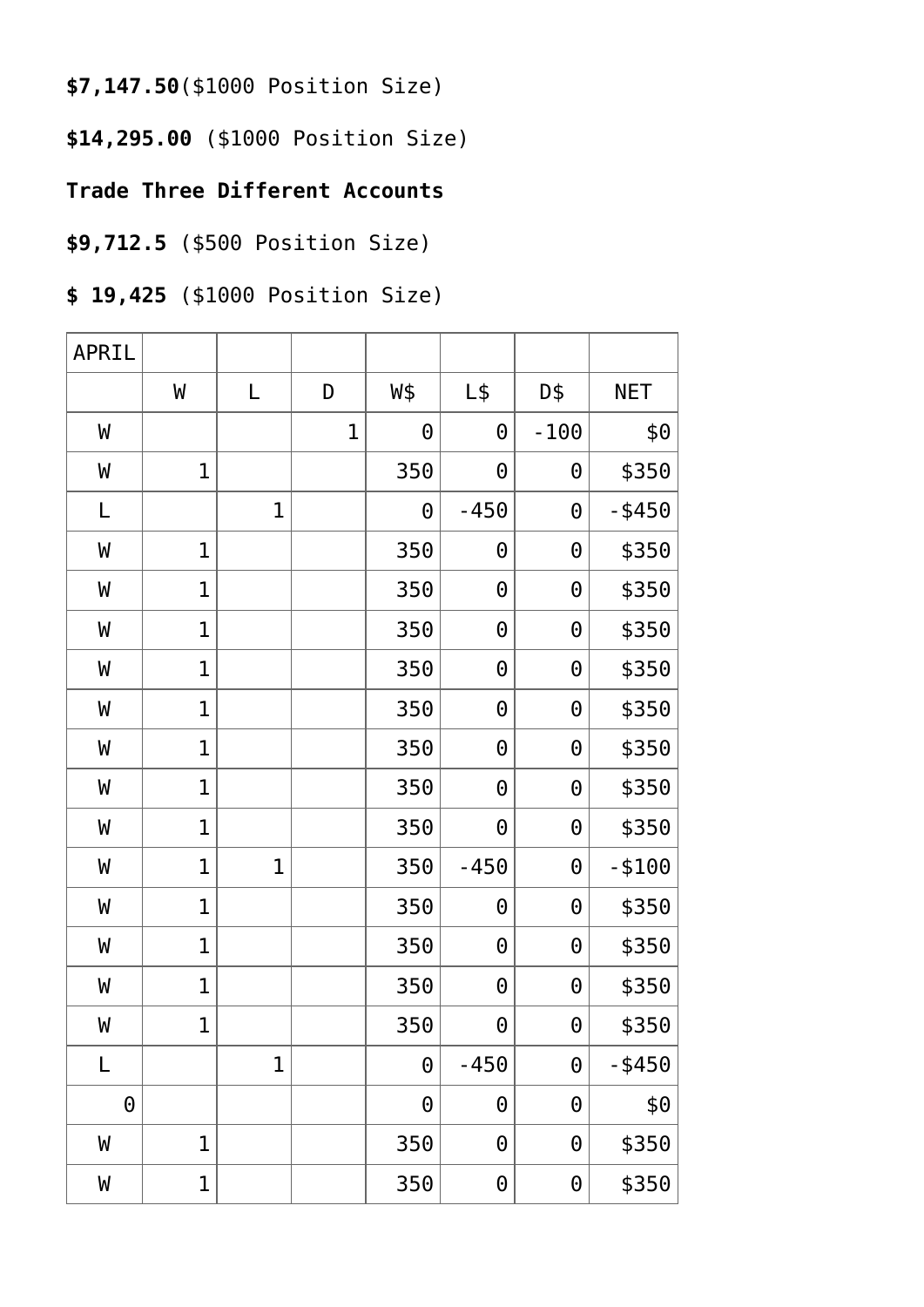|            |                |              |              |          |          |          | \$4,250    |
|------------|----------------|--------------|--------------|----------|----------|----------|------------|
| <b>MAR</b> |                |              |              |          |          |          |            |
|            | W              | L            | D            | W\$      | $L\$     | D\$      | <b>NET</b> |
| W          | $\mathbf 1$    |              |              | 350      | $\Theta$ | $\Theta$ | \$350      |
| W          | $\mathbf 1$    |              |              | 350      | $\Theta$ | $\Theta$ | \$350      |
| L          |                |              | $\mathbf 1$  | $\Theta$ | $\Theta$ | $-100$   | \$0        |
| W          | $\mathbf{1}$   |              |              | 350      | $\Theta$ | $\Theta$ | \$350      |
| W          | $\mathbf{1}$   |              |              | 350      | $\Theta$ | $\Theta$ | \$350      |
| W          | $\mathbf{1}$   |              |              | 350      | $\Theta$ | $\Theta$ | \$350      |
| D          |                |              | $\mathbf{1}$ | $\Theta$ | $\Theta$ | $-100$   | \$0        |
| W          |                | $\mathbf{1}$ |              | $\Theta$ | $-450$   | $\Theta$ | $-$ \$450  |
| D          |                |              | $\mathbf{1}$ | $\Theta$ | $\Theta$ | $-100$   | \$0        |
| D          |                |              | $\mathbf{1}$ | $\Theta$ | $\Theta$ | $-100$   | \$0        |
| W          | $\mathbf 1$    |              |              | 350      | $\Theta$ | $\Theta$ | \$350      |
| W          | $\mathbf 1$    |              |              | 350      | $\Theta$ | $\Theta$ | \$350      |
| D          |                |              | $\mathbf{1}$ | $\Theta$ | $\Theta$ | $-100$   | \$0        |
| L          |                |              | $\mathbf{1}$ | $\Theta$ | $\Theta$ | $-100$   | \$0        |
| W          | $\mathbf 1$    |              |              | 350      | $\Theta$ | $\Theta$ | \$350      |
| W          | $\mathbf 1$    |              |              | 350      | $\Theta$ | $\Theta$ | \$350      |
| W          | $\mathbf{1}$   |              |              | 350      | $\Theta$ | $\Theta$ | \$350      |
| L          |                | $\mathbf 1$  |              | $\Theta$ | $-450$   | $\Theta$ | $-$ \$450  |
| W          | $\mathbf{1}$   |              |              | 350      | $\Theta$ | $\Theta$ | \$350      |
| W          | $\overline{1}$ |              |              | 350      | $\Theta$ | $\Theta$ | \$350      |
|            |                |              |              |          |          |          | \$3,300    |
| <b>FEB</b> |                |              |              |          |          |          |            |
|            | W              | L            | D            | W\$      | $L\$     | D\$      | <b>NET</b> |
| D          |                |              | $\mathbf{1}$ | $\Theta$ | $\Theta$ | $-100$   | \$0        |
| W          | $\mathbf 1$    |              |              | 350      | $\Theta$ | $\Theta$ | \$350      |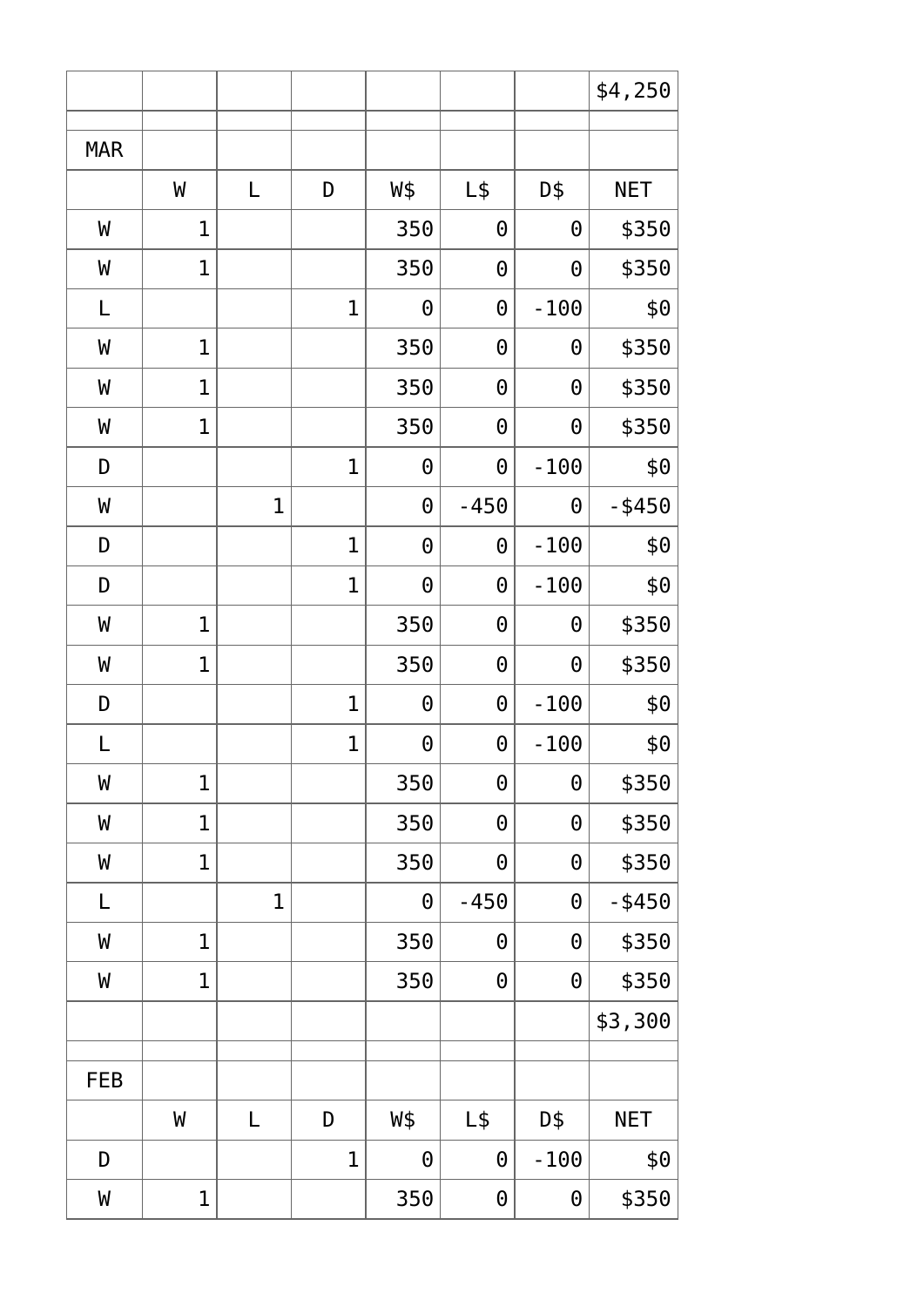| W          | $\overline{1}$ |             |              | 350                   | $\Theta$ | $\Theta$              | \$350      |
|------------|----------------|-------------|--------------|-----------------------|----------|-----------------------|------------|
| W          | $\mathbf{1}$   |             |              | 350                   | $\Theta$ | $\Theta$              | \$350      |
| W          | $\mathbf{1}$   |             |              | 350                   | $\Theta$ | $\Theta$              | \$350      |
| W          | $\mathbf{1}$   |             |              | 350                   | $\Theta$ | $\Theta$              | \$350      |
| W          | $\mathbf{1}$   |             |              | 350                   | $\Theta$ | $\Theta$              | \$350      |
| W          | $\mathbf{1}$   |             |              | 350                   | $\Theta$ | $\Theta$              | \$350      |
| W          | $\mathbf 1$    |             |              | 350                   | $\Theta$ | $\Theta$              | \$350      |
| D          |                |             | $\mathbf{1}$ | $\Theta$              | $\Theta$ | $-100$                | \$0        |
| W          | $\mathbf{1}$   |             |              | 350                   | $\Theta$ | $\Theta$              | \$350      |
| $\Theta$   | $\mathbf{1}$   |             |              | 350                   | $\Theta$ | $\Theta$              | \$350      |
| W          | $\mathbf{1}$   |             |              | 350                   | $\Theta$ | $\Theta$              | \$350      |
| $\Theta$   |                |             | $\mathbf{1}$ | $\boldsymbol{\Theta}$ | $\Theta$ | $-100$                | \$0        |
| W          | $\mathbf{1}$   |             |              | 350                   | $\Theta$ | $\Theta$              | \$350      |
| L          |                | $\mathbf 1$ |              | $\boldsymbol{\Theta}$ | $-450$   | $\boldsymbol{\Theta}$ | $-$ \$450  |
| L          |                | $\mathbf 1$ |              | $\Theta$              | $-450$   | $\boldsymbol{\Theta}$ | $-$ \$450  |
| W          | $\mathbf{1}$   |             |              | 350                   | $\Theta$ | $\Theta$              | \$350      |
|            |                |             |              |                       |          |                       | \$3,650    |
|            |                |             |              |                       |          |                       |            |
| <b>JAN</b> |                |             |              |                       |          |                       |            |
|            | W              | L           | D            | W\$                   | $L\$     | D\$                   | <b>NET</b> |
| W          | $\mathbf{1}$   |             |              | 350                   | $\Theta$ | $\Theta$              | \$350      |
| W          | $\mathbf{1}$   |             |              | 350                   | $\Theta$ | $\Theta$              | \$350      |
| W          | $\mathbf{1}$   |             |              | 350                   | $\Theta$ | $\Theta$              | \$350      |
| W          | $\mathbf{1}$   |             |              | 350                   | $\Theta$ | $\Theta$              | \$350      |
| W          | $\overline{1}$ |             |              | 350                   | $\Theta$ | $\Theta$              | \$350      |
| L          |                | 1           |              | $\Theta$              | $-450$   | $\Theta$              | $-$ \$450  |
| W          | $\mathbf{1}$   |             |              | 350                   | $\Theta$ | $\Theta$              | \$350      |
| W          | $\mathbf{1}$   |             |              | 350                   | $\Theta$ | $\Theta$              | \$350      |
| W          | $\mathbf{1}$   |             |              | 350                   | $\Theta$ | $\Theta$              | \$350      |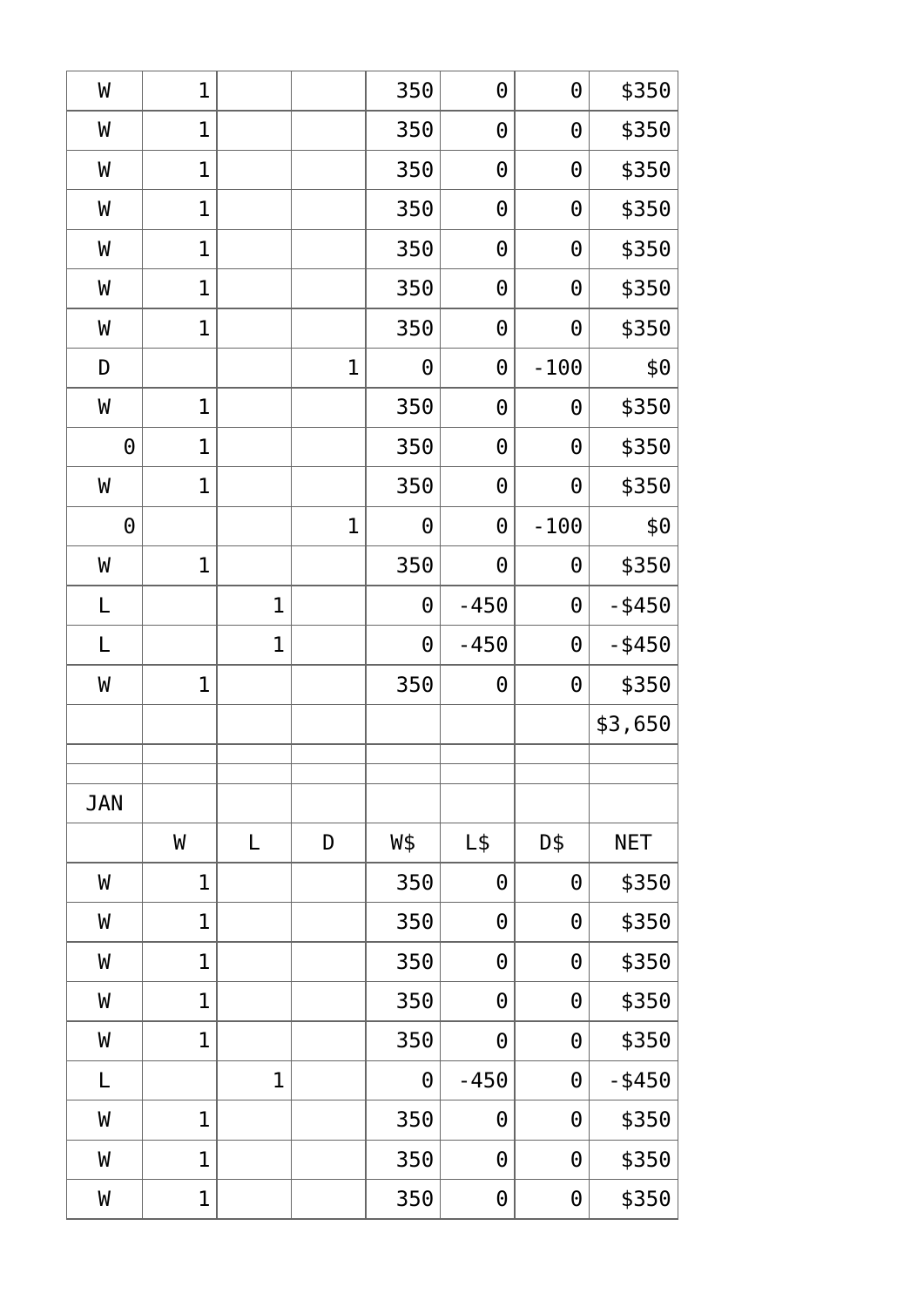| W          | $\overline{1}$ |             |                | 350                   | $\Theta$ | $\Theta$ | \$350      |
|------------|----------------|-------------|----------------|-----------------------|----------|----------|------------|
| D          |                |             | $\mathbf{1}$   | $\Theta$              | $\Theta$ | $-100$   | \$0        |
| W          | $\mathbf{1}$   |             |                | 350                   | $\Theta$ | $\Theta$ | \$350      |
| L          |                | $\mathbf 1$ |                | $\Theta$              | $-450$   | $\Theta$ | $-$ \$450  |
| W          | $\mathbf{1}$   |             |                | 350                   | $\Theta$ | $\Theta$ | \$350      |
| D          |                |             | $\mathbf{1}$   | $\Theta$              | $\Theta$ | $-100$   | \$0        |
| W          | $\mathbf 1$    |             |                | 350                   | $\Theta$ | $\Theta$ | \$350      |
| W          | $\mathbf{1}$   |             |                | 350                   | $\Theta$ | $\Theta$ | \$350      |
| D          |                |             |                |                       |          |          | \$3,650    |
|            |                |             |                |                       |          |          |            |
|            |                |             |                |                       |          |          |            |
| <b>DEC</b> |                |             |                |                       |          |          |            |
|            | W              | L           | D              | W\$                   | $L\$     | D\$      | <b>NET</b> |
| D          |                |             | $\mathbf{1}$   | $\Theta$              | $\Theta$ | $-100$   | \$0        |
| W          | $\mathbf{1}$   |             |                | 350                   | $\Theta$ | $\Theta$ | \$350      |
| W          | $\mathbf 1$    |             |                | 350                   | $\Theta$ | $\Theta$ | \$350      |
| W          | $\mathbf{1}$   |             |                | 350                   | $\Theta$ | $\Theta$ | \$350      |
| W          | $\mathbf{1}$   |             |                | 350                   | $\Theta$ | $\Theta$ | \$350      |
| L          |                | $\mathbf 1$ |                | $\Theta$              | $-450$   | $\Theta$ | $-$ \$450  |
| W          |                |             |                | $\Theta$              | $\Theta$ | $\Theta$ | \$0        |
| W          | $\mathbf{1}$   |             |                | 350                   | $\Theta$ | $\Theta$ | \$350      |
| W          | $\mathbf{1}$   |             |                | 350                   | $\Theta$ | $\Theta$ | \$350      |
| W          | $\mathbf 1$    |             |                | 350                   | $\Theta$ | $\Theta$ | \$350      |
| W          | $\mathbf{1}$   |             |                | 350                   | $\Theta$ | $\Theta$ | \$350      |
| D          |                |             | $\overline{1}$ | $\boldsymbol{\Theta}$ | $\Theta$ | $-100$   | \$0        |
| W          | $\overline{1}$ |             |                | 350                   | $\Theta$ | $\Theta$ | \$350      |
| L          |                | $\mathbf 1$ |                | $\Theta$              | $-450$   | $\Theta$ | $-$ \$450  |
| $\Theta$   |                |             |                | $\Theta$              | $\Theta$ | $\Theta$ | \$0        |
| W          | $\mathbf 1$    |             |                | 350                   | $\Theta$ | $\Theta$ | \$350      |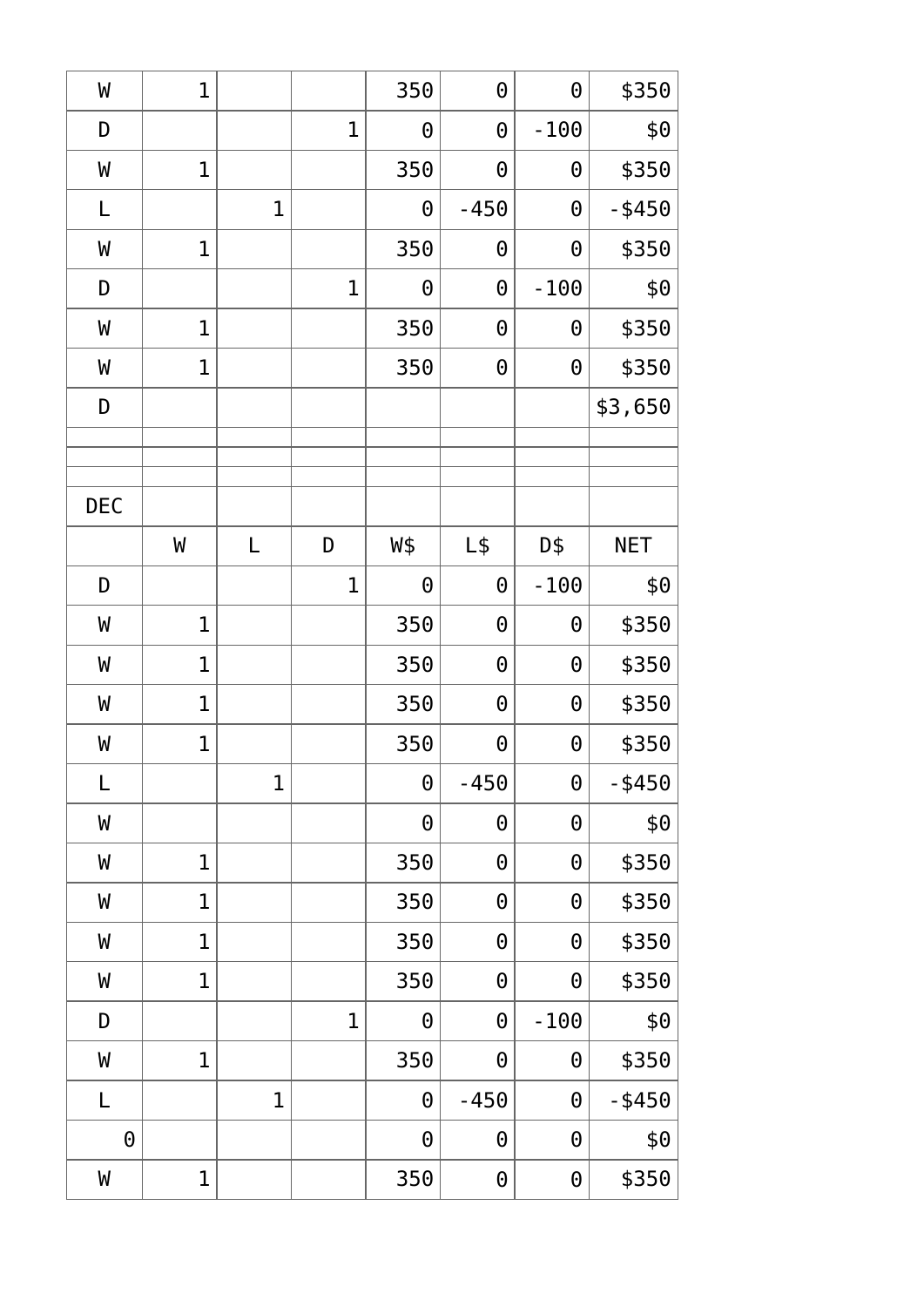| W          | $\overline{1}$ |              | 350      | $\Theta$     | $\Theta$     | \$350       |         |              |
|------------|----------------|--------------|----------|--------------|--------------|-------------|---------|--------------|
| W          | 1              |              | 350      | 0            | 0            | \$350       |         |              |
| W          | $\mathbf 1$    |              | 350      | 0            | 0            | \$350       |         |              |
| $\Theta$   | 1              | $\mathbf 1$  | 350      | 0            | $-100$       | \$350       |         |              |
| W          | 1              | 1            | 350      | 0            | $-100$       | \$350       |         |              |
| W          | 1              | 1            | 350      | 0            | $-100$       | \$350       |         |              |
| $\Theta$   |                | 1            | 0        | 0            | $-100$       | \$0         |         |              |
|            |                |              |          |              |              | \$4,700     |         |              |
| Date       | Win/Lose/Draw  | Win          | Win \$   | Lose         | Lose \$      | <b>Draw</b> | Draw \$ | Net P/L      |
| 31-Aug     | W              | $\mathbf{1}$ | \$350.00 |              | \$0.00       |             | \$0.00  | \$350.00     |
| 30-Aug     | W              | $\mathbf{1}$ | \$350.00 |              | \$0.00       |             | \$0.00  | \$350.00     |
| 27 - Aug   | D              | $\mathbf{1}$ | \$350.00 | $\mathbf{1}$ | $-$ \$450.00 |             | \$0.00  | $- $100.00$  |
| 26 - Aug   | $\Theta$       | $\mathbf{1}$ | \$350.00 |              | \$0.00       |             | \$0.00  | \$350.00     |
| 25 - Aug   | W              | $\mathbf{1}$ | \$350.00 |              | \$0.00       |             | \$0.00  | \$350.00     |
| 24 - Aug   | D              | $\mathbf 1$  | \$350.00 | 1            | $-$ \$450.00 |             | \$0.00  | $- $100.00$  |
| 23-Aug     | L              | $\Theta$     | \$0.00   | $\mathbf 1$  | $-$ \$450.00 |             | \$0.00  | $-$ \$450.00 |
| 20-Aug     | W              | $\mathbf 1$  | \$350.00 |              | \$0.00       |             | \$0.00  | \$350.00     |
| 19-Aug     | W              | $\mathbf{1}$ | \$350.00 |              | \$0.00       |             | \$0.00  | \$350.00     |
| 18-Aug     | D              | $\mathbf{1}$ | \$350.00 | $\mathbf 1$  | $-$ \$450.00 |             | \$0.00  | $- $100.00$  |
|            | W              | $\mathbf{1}$ | \$350.00 |              | \$0.00       |             | \$0.00  | \$350.00     |
|            | L              | 0            | \$0.00   | $\mathbf 1$  | $-$ \$450.00 |             | \$0.00  | $-$ \$450.00 |
| $13 - Aug$ | W              | 1            | \$350.00 | 0            | \$0.00       |             | \$0.00  | \$350.00     |
|            | W              | $\mathbf{1}$ | \$350.00 |              | \$0.00       |             | \$0.00  | \$350.00     |
|            | W              | $\mathbf{1}$ | \$350.00 |              | \$0.00       |             | \$0.00  | \$350.00     |
| $10 - Aug$ | W              | $\mathbf{1}$ | \$350.00 |              | \$0.00       |             | \$0.00  | \$350.00     |
|            | D              | $\mathbf{1}$ | \$350.00 | 1            | $-$ \$450.00 |             | \$0.00  | $- $100.00$  |
| $6 - Aug$  | D              | $\mathbf{1}$ | \$350.00 | $\mathbf 1$  | $-$ \$450.00 |             | \$0.00  | $- $100.00$  |
|            | L              | 0            | \$0.00   | $\mathbf 1$  | $-$ \$450.00 |             | \$0.00  | $-$ \$450.00 |
| $4 - Aug$  | W              | 1            | \$350.00 |              | \$0.00       |             | \$0.00  | \$350.00     |
|            | W              | $\mathbf 1$  | \$350.00 |              | \$0.00       |             | \$0.00  | \$350.00     |
| $2 - Aug$  | W              | $\mathbf{1}$ | \$350.00 | 0            | \$0.00       |             | \$0.00  | \$350.00     |
|            |                |              |          |              |              |             | Total   | \$3,050.00   |
| 30-Jul     | W              | $\mathbf{1}$ | \$350.00 |              | \$0.00       |             | \$0.00  | \$350.00     |
| $29 - Jul$ | W              | $\mathbf 1$  | \$350.00 |              | \$0.00       |             | \$0.00  | \$350.00     |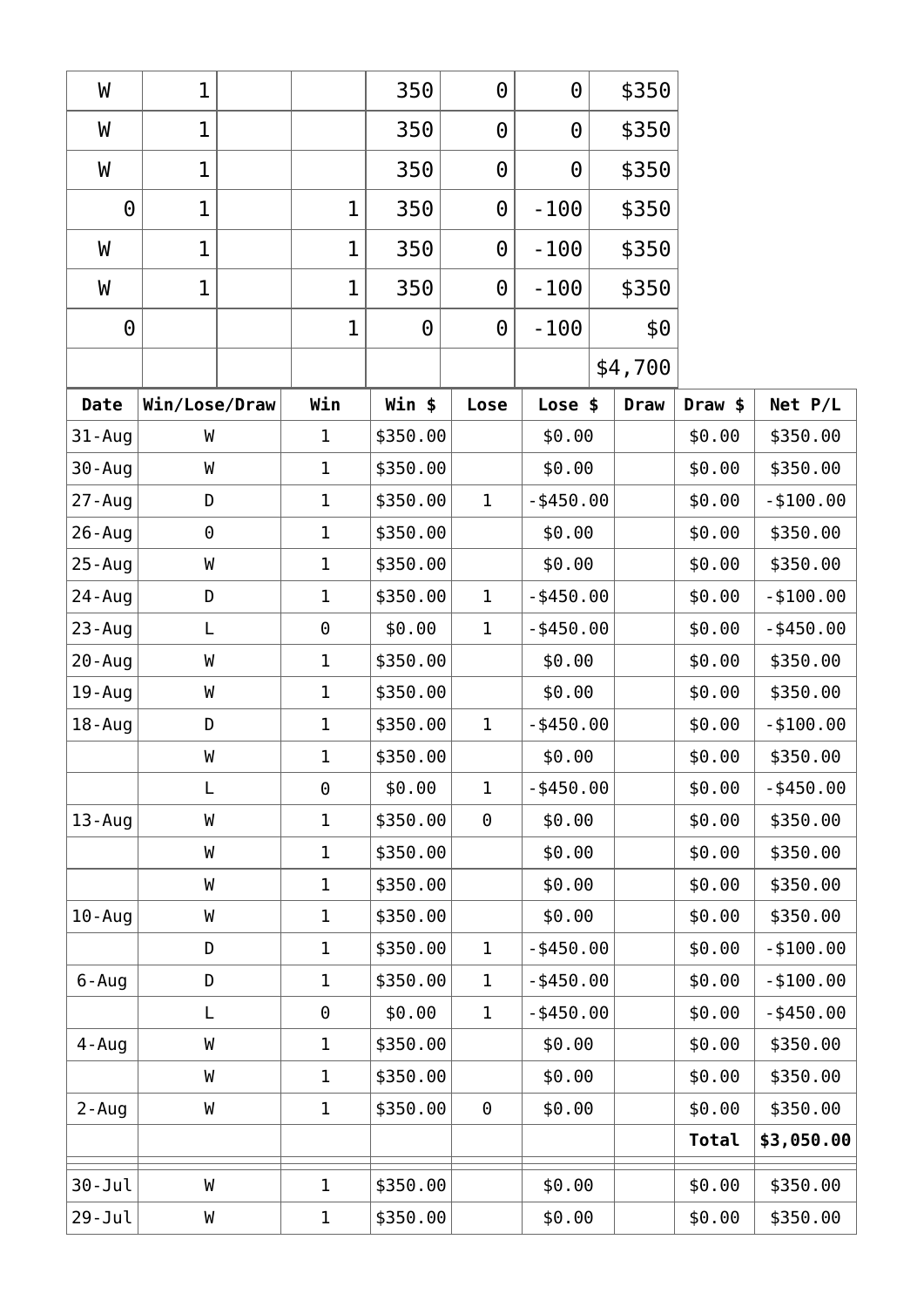| $28 - Jul$  | W        | $\mathbf 1$ | \$350.00 |              | \$0.00       |      | \$0.00 | \$350.00     |
|-------------|----------|-------------|----------|--------------|--------------|------|--------|--------------|
| $27 - Jul$  | D        | $\mathbf 1$ | \$350.00 | $\mathbf 1$  | $-$ \$450.00 |      | \$0.00 | $-$ \$100.00 |
| $26 - Jul$  | W        | $\mathbf 1$ | \$350.00 |              | \$0.00       |      | \$0.00 | \$350.00     |
| $23 - Jul$  | L        | 0           | \$0.00   | $\mathbf{1}$ | $-$ \$450.00 |      | \$0.00 | $-$ \$450.00 |
| $22 - Jul$  | W        | $\mathbf 1$ | \$350.00 |              | \$0.00       |      | \$0.00 | \$350.00     |
| $21 - Jul$  | D        | $\mathbf 1$ | \$350.00 | $\mathbf 1$  | $-$ \$450.00 |      | \$0.00 | $- $100.00$  |
| $20 - Jul$  | D        | 1           | \$350.00 | 1            | $-$ \$450.00 |      | \$0.00 | $- $100.00$  |
| $19 - Ju$ l | D        | $\mathbf 1$ | \$350.00 | $\mathbf 1$  | $-$ \$450.00 |      | \$0.00 | $- $100.00$  |
| $16 - Jul$  | D        | 1           | \$350.00 | $\mathbf 1$  | $-$ \$450.00 |      | \$0.00 | $-$ \$100.00 |
| $15 - Jul$  | L        | $\Theta$    | \$0.00   | $\mathbf 1$  | $-$ \$450.00 |      | \$0.00 | $-$ \$450.00 |
| $14 - Jul$  | W        | $\mathbf 1$ | \$350.00 |              | \$0.00       |      | \$0.00 | \$350.00     |
| $13 - Jul$  | W        | $\mathbf 1$ | \$350.00 |              | \$0.00       |      | \$0.00 | \$350.00     |
| $12 - Jul$  | W        | $\mathbf 1$ | \$350.00 |              | \$0.00       |      | \$0.00 | \$350.00     |
| $9 - Jul$   | W        | $\mathbf 1$ | \$350.00 |              | \$0.00       |      | \$0.00 | \$350.00     |
| $8 - Jul$   | W        | $\mathbf 1$ | \$350.00 |              | \$0.00       |      | \$0.00 | \$350.00     |
| $7 - Jul$   | W        | $\mathbf 1$ | \$350.00 |              | \$0.00       |      | \$0.00 | \$350.00     |
| $6 - Jul$   | W        | $\mathbf 1$ | \$350.00 |              | \$0.00       |      | \$0.00 | \$350.00     |
| $2 - Jul$   | W        | $\mathbf 1$ | \$350.00 | $\Theta$     | \$0.00       |      | \$0.00 | \$350.00     |
|             |          |             |          |              |              |      |        |              |
| $1 - J$ ul  | W        | $\mathbf 1$ | \$350.00 |              | \$0.00       |      | \$0.00 | \$350.00     |
|             |          |             |          |              |              |      | Total  | \$3,500.00   |
| June        |          |             |          |              |              |      |        |              |
|             |          |             |          |              |              |      | Draw   |              |
| AAPL        |          | Win         | Win Net  | Loss         | Loss Net     | Draw | Net    | <b>NET</b>   |
| $30 - Jun$  | W        | $\mathbf 1$ | \$350.00 |              | \$0.00       |      | \$0.00 | \$350.00     |
|             | $\Theta$ |             | \$0.00   |              | \$0.00       |      | \$0.00 | \$0.00       |
|             | W        | $\mathbf 1$ | \$350.00 |              | \$0.00       |      | \$0.00 | \$350.00     |
| $25 - Jun$  | W        | $\mathbf 1$ | \$350.00 |              | \$0.00       |      | \$0.00 | \$350.00     |
|             | L        |             | \$0.00   | $\mathbf 1$  | $-$ \$450.00 |      | \$0.00 | $-$ \$450.00 |
|             | W        | $\mathbf 1$ | \$350.00 |              | \$0.00       |      | \$0.00 | \$350.00     |
|             | D        | $\mathbf 1$ | \$350.00 | $\mathbf{1}$ | $-$ \$450.00 |      | \$0.00 | $- $100.00$  |
| $21 - Jun$  | W        | 1           | \$350.00 |              | \$0.00       |      | \$0.00 | \$350.00     |
|             | W        | $\mathbf 1$ | \$350.00 |              | \$0.00       |      | \$0.00 | \$350.00     |
|             | W        | $\mathbf 1$ | \$350.00 |              | \$0.00       |      | \$0.00 | \$350.00     |
|             | W        | $\mathbf 1$ | \$350.00 |              | \$0.00       |      | \$0.00 | \$350.00     |
|             | 0        | $\mathbf 1$ | \$350.00 |              | \$0.00       |      | \$0.00 | \$350.00     |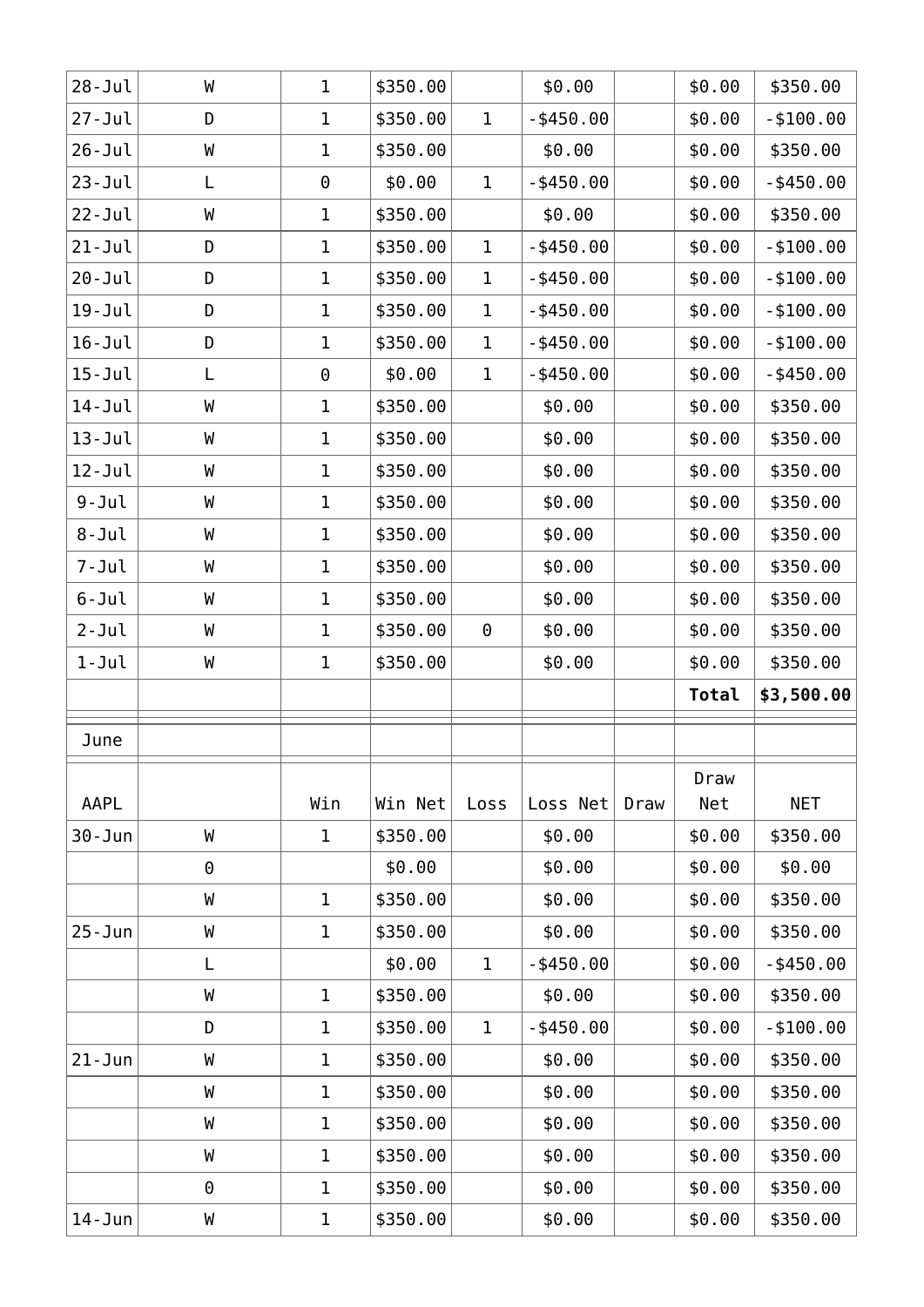|            | L        | $\Theta$     | \$0.00   | $\mathbf 1$ | $-$ \$450.00 | \$0.00 | $-$ \$450.00 |
|------------|----------|--------------|----------|-------------|--------------|--------|--------------|
| $10 - Jun$ | D        | $\mathbf{1}$ | \$350.00 | 1           | $-$ \$450.00 | \$0.00 | $- $100.00$  |
|            | D        | $\mathbf{1}$ | \$350.00 | $\mathbf 1$ | $-$ \$450.00 | \$0.00 | $- $100.00$  |
|            | L        | $\Theta$     | \$0.00   | $\mathbf 1$ | $-$ \$450.00 | \$0.00 | $-$ \$450.00 |
| $7 - Jun$  | W        | $\mathbf 1$  | \$350.00 |             | \$0.00       | \$0.00 | \$350.00     |
|            | $\Theta$ | $\mathbf 1$  | \$350.00 |             | \$0.00       | \$0.00 | \$350.00     |
|            | W        | 1            | \$350.00 |             | \$0.00       | \$0.00 | \$350.00     |
|            | L        | $\Theta$     | \$0.00   | $\mathbf 1$ | $-$ \$450.00 | \$0.00 | $-$ \$450.00 |
| $1 - Jun$  | L        | $\Theta$     | \$0.00   | 1           | $-$ \$450.00 | \$0.00 | $-$ \$450.00 |
|            |          |              |          |             |              | Total  | \$1,650.00   |
|            |          |              |          |             |              |        |              |
| May        |          |              |          |             |              |        |              |
| 28-May     | L        | 0            | \$0.00   | $\mathbf 1$ | $-$ \$450.00 | \$0.00 | $-$ \$450.00 |
|            | W        | $\mathbf 1$  | \$350.00 |             | \$0.00       | \$0.00 | \$350.00     |
|            | W        | $\mathbf 1$  | \$350.00 |             | \$0.00       | \$0.00 | \$350.00     |
|            | W        | $\mathbf{1}$ | \$350.00 |             | \$0.00       | \$0.00 | \$350.00     |
| 24-May     | W        | $\mathbf 1$  | \$350.00 |             | \$0.00       | \$0.00 | \$350.00     |
| 21-May     | W        | $\mathbf{1}$ | \$350.00 |             | \$0.00       | \$0.00 | \$350.00     |
|            | W        | $\mathbf{1}$ | \$350.00 |             | \$0.00       | \$0.00 | \$350.00     |
|            | W        | 1            | \$350.00 |             | \$0.00       | \$0.00 | \$350.00     |
|            | W        | $\mathbf 1$  | \$350.00 |             | \$0.00       | \$0.00 | \$350.00     |
|            | L        | $\Theta$     | \$0.00   | $\mathbf 1$ | $-$ \$450.00 | \$0.00 | $-$ \$450.00 |
|            | D        | $\mathbf{1}$ | \$350.00 | $\mathbf 1$ | $-$ \$450.00 | \$0.00 | $- $100.00$  |
| $14$ -May  | W        | $\mathbf{1}$ | \$350.00 |             | \$0.00       | \$0.00 | \$350.00     |
|            | W        | $\mathbf{1}$ | \$350.00 |             | \$0.00       | \$0.00 | \$350.00     |
|            | W        | $\mathbf{1}$ | \$350.00 |             | \$0.00       | \$0.00 | \$350.00     |
|            | W        | $\mathbf{1}$ | \$350.00 |             | \$0.00       | \$0.00 | \$350.00     |
|            | W        | $\mathbf{1}$ | \$350.00 |             | \$0.00       | \$0.00 | \$350.00     |
| $10$ -May  | W        | 1            | \$350.00 |             | \$0.00       | \$0.00 | \$350.00     |
|            | D        | $\mathbf 1$  | \$350.00 | $\mathbf 1$ | $-$ \$450.00 | \$0.00 | $- $100.00$  |
| 6-May      | D        | $\mathbf{1}$ | \$350.00 | 1           | $-$ \$450.00 | \$0.00 | $- $100.00$  |
| 5-May      | W        | $\mathbf 1$  | \$350.00 | $\Theta$    | \$0.00       | \$0.00 | \$350.00     |
|            | W        | $\mathbf{1}$ | \$350.00 | 0           | \$0.00       | \$0.00 | \$350.00     |
| 3-May      | W        | $\mathbf 1$  | \$350.00 | 0           | \$0.00       | \$0.00 | \$350.00     |
|            |          |              |          |             |              | Total  | \$4,750.00   |